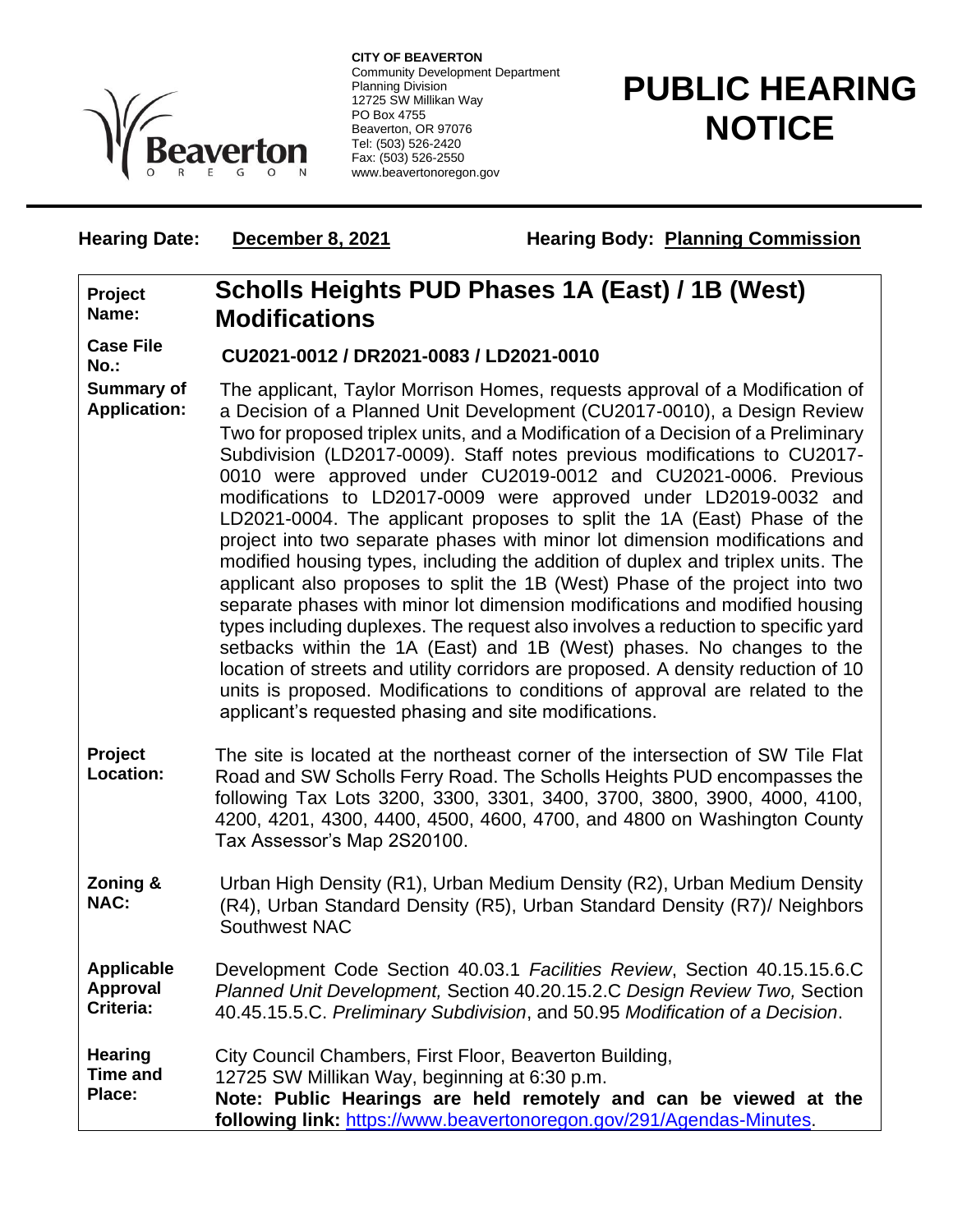| <b>Staff</b><br><b>Contact:</b> | Steve Regner, Senior Planner<br>503-319-4427 / sregner@beavertonoregon.gov<br>Jana Fox, Current Planning Manager<br>503-523-8530 / jfox@beavertonoregon.gov                                                                                                                                                                                                                                                                                                                                                                                                                                                                                                                                                                                                                                                                                                                                                                                             |
|---------------------------------|---------------------------------------------------------------------------------------------------------------------------------------------------------------------------------------------------------------------------------------------------------------------------------------------------------------------------------------------------------------------------------------------------------------------------------------------------------------------------------------------------------------------------------------------------------------------------------------------------------------------------------------------------------------------------------------------------------------------------------------------------------------------------------------------------------------------------------------------------------------------------------------------------------------------------------------------------------|
| How to<br><b>Participate:</b>   | Given the current COVID-19 crisis the City of Beaverton strongly<br>encourages submitting written public testimony via email to the project<br>planners. However, visitor comments and public hearing testimony can be<br>provided in the following ways:<br>In writing via email to the project planner jobs @beavertonoregon.gov or<br>$\bullet$<br>mailboxcddplanning@beavertonoregon.gov.<br>In writing via mail to project planner to PO Box 4755, Beaverton, OR<br>$\bullet$<br>97076<br>In person on a video link. The Planning Commission Meeting can be<br>$\bullet$<br>viewed from the Beaverton Building Council Chambers, and in-person<br>public hearing testimony may be provided on a computer set up in the<br>Beaverton Building.<br>Join Zoom webinar conference via phone or computer. Meeting ID and<br>$\bullet$<br>password, as well as the meeting link, can be found at<br>https://www.beavertonoregon.gov/291/Agendas-Minutes. |

*NOTE: The City of Beaverton has declared a State of Emergency due to COVID-19 and the Community Development Division is closed to the public until further notice. The Community Development Department is evaluating temporary changes to processes and procedures to respond appropriately to the COVID-19 State of Emergency, and is committed to ensuring that the land use review process continues to fulfill the requirements of state and local law while protecting the health and wellbeing of the community.*

Pursuant to Section 50.83 of the Beaverton Development Code, written comments or exhibits submitted prior to the hearing to be submitted by staff at the hearing must be received by the City Recorder no later than 4:30 p.m. on the day of the scheduled hearing. Mailed written comments to the Commission should be sent to the attention of Jana Fox, Planning Division, PO Box 4755, Beaverton, OR 97076. To be made a part of the staff report, correspondence needs to be received by **November 26, 2021**. All written testimony provided prior to the meeting will be provided to Planning Commission prior to their decision. Please reference the Case File Number and Project Name in your written comments. Comments may also be provided via email to [sregner@beavertonoregon.gov](mailto:sregner@beavertonoregon.gov) and [jfox@beavertonoregon.gov.](mailto:jfox@beavertonoregon.gov)

A copy of all documents and evidence submitted by or on behalf of the applicant, and applicable review criteria, are available for inspection. Please contact the project planner for more information or to view documents electronically. A copy of the staff report will be available for inspection at no cost at least seven (7) calendar days before the hearing. A copy of any or all materials will be provided at a reasonable cost. A copy of the staff report may also be viewed online at: [www.beavertonoregon.gov/DevelopmentProjects](http://www.beavertonoregon.gov/DevelopmentProjects) Staff strongly encourages you to participate in the public process by reviewing documents online and viewing the public meeting at [https://www.beavertonoregon.gov/291/Agendas-Minutes.](https://www.beavertonoregon.gov/291/Agendas-Minutes) If you do not have the technology to view documents, watch, or participate in the meeting, please contact the project planner for additional support.

The Planning Commission shall conduct hearings in accordance with adopted rules of procedure and shall make a decision on the development application after the hearing closes. Failure to raise an issue in a hearing, by testifying in person or by letter, or failure to provide statements or evidence with sufficient